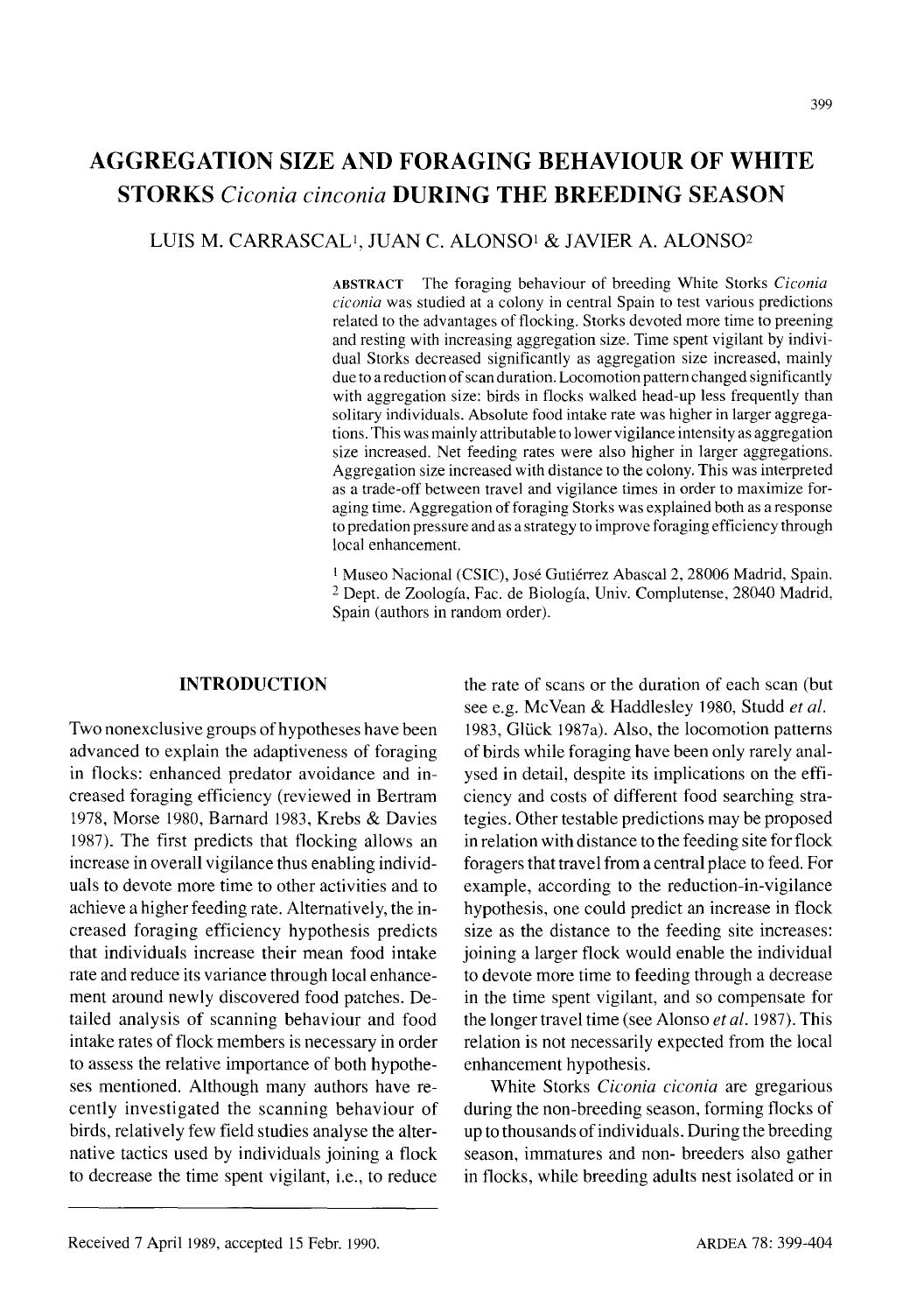colonies (Bauer & Glutz 1973, Cramp 1977 Creutz 1985), and forage alone or in aggregations. Stork flocking behaviour may be interpreted as a response both to foraging efficiency and predators, not only at their wintering grounds (Creutz 1985) but also in the breeding areas, where they flee away mainly from dogs, foxes and humans (pers. obs.). The flocking behaviour of Storks and its implications on the foraging success of individuals of this species have not been investigated. In this paper we describe the foraging behaviour of breeding White Storks and discuss the advantages of flocking in relation with the two hypotheses mentioned above. In particular, we analyse the scanning and locomotion patterns of individual Storks and the implications of increased travel time to the feeding site in relation to the size of the aggregation.

#### STUDY AREA AND METHODS

The study was conducted at the largest White Stork colony of Central Spain (55 breeding pairs in 1988, pers. obs.), near El Escorial  $(30^{\circ} 45'N, 04^{\circ} 05'W)$ , in spring 1988. The area consists of ca. 600 ha of flat wet pasture land used for cattle grazing, with Ash *Fraxinus angustifolia* and Elm *Ulmus campestris,* where the Stork nests are built, and interspersed woodlots of Holm *Quercus rotundifolia* and Pyrenean oaks Q. *pyrenaica.* When flying around the colony (in a radius of approximately 2 km), Storks can see all the foraging area and decide where to go for feeding or which flock to join. The study area is crossed by a motorroad and by several tracks, and the pastures are frequently visited by farmers with dogs.

Study dates were restricted to April and first half of May, when most Storks are incubating, and a few pairs brood very small chicks which do not require much food from their parents. The food of adult Storks consist in our study area almost exclusively of earthworms (over  $95\%$  in number of items ingested, pers. obs.), which are very abundant in wet or flooded grasslands (mean = 77 earthworms m-<sup>2</sup> according to own measurements). These circumstances minimized the effects of differences in individual food requirements and various foraging constraints derived from prey selection, such as searching and handling time (Pyke 1984, Stephens & Krebs 1986).

Focal birds were randomly chosen during regular surveys of the study area and their behaviour was tape-recorded during 3-12 minutes (average 5 minutes). Each individual was observed only once daily at anyone spot. The number of independent periods recorded was 97, totalizing 444 minutes of continuous observation. For each bird we measured the distance to the centre of the colony and the number of storks forming the aggregation. We considered the following activities: resting, preening, scanning, walking head-up (when the head was raised above the back level) or headdown (head below the back level), and swallowing. The first three activities were expressed as time devoted per minute to each of them and the rest as rates, i.e. respectively as number of paces and items taken per unit time. We distinguished between 'absolute' and 'net' feeding rate (number of food items taken respectively per unit time of observation and per unit time spent strictly feeding, i.e. head-down). Those observation periods in which the bird devoted to resting plus preening more than 10 seconds per minute  $(n = 20)$  were excluded in the analyses of scanning, walking and feeding, to avoid strong effects non-foraging birds.

Aggregations of Storks varied between 1 and 45 birds. Although 50.5% of all observations were solitary birds,  $67\%$  of the foraging individuals were found in aggregations of more than 3 birds. In order to study the variation of aggregation size with distance to the centre of the colony a car transect through the whole study area was repeated nine times along the study period, plotting the location and size of Stork aggregations on maps 1:25000.

Statistical analyses included simple and partial correlations, one-wayAN0 VA, and residuals analysis. All variables were previously transformed by the square-root function, except aggregation size which was log-transformed (see Nie *et al. 1975,* Sokal & Rohlf 1979).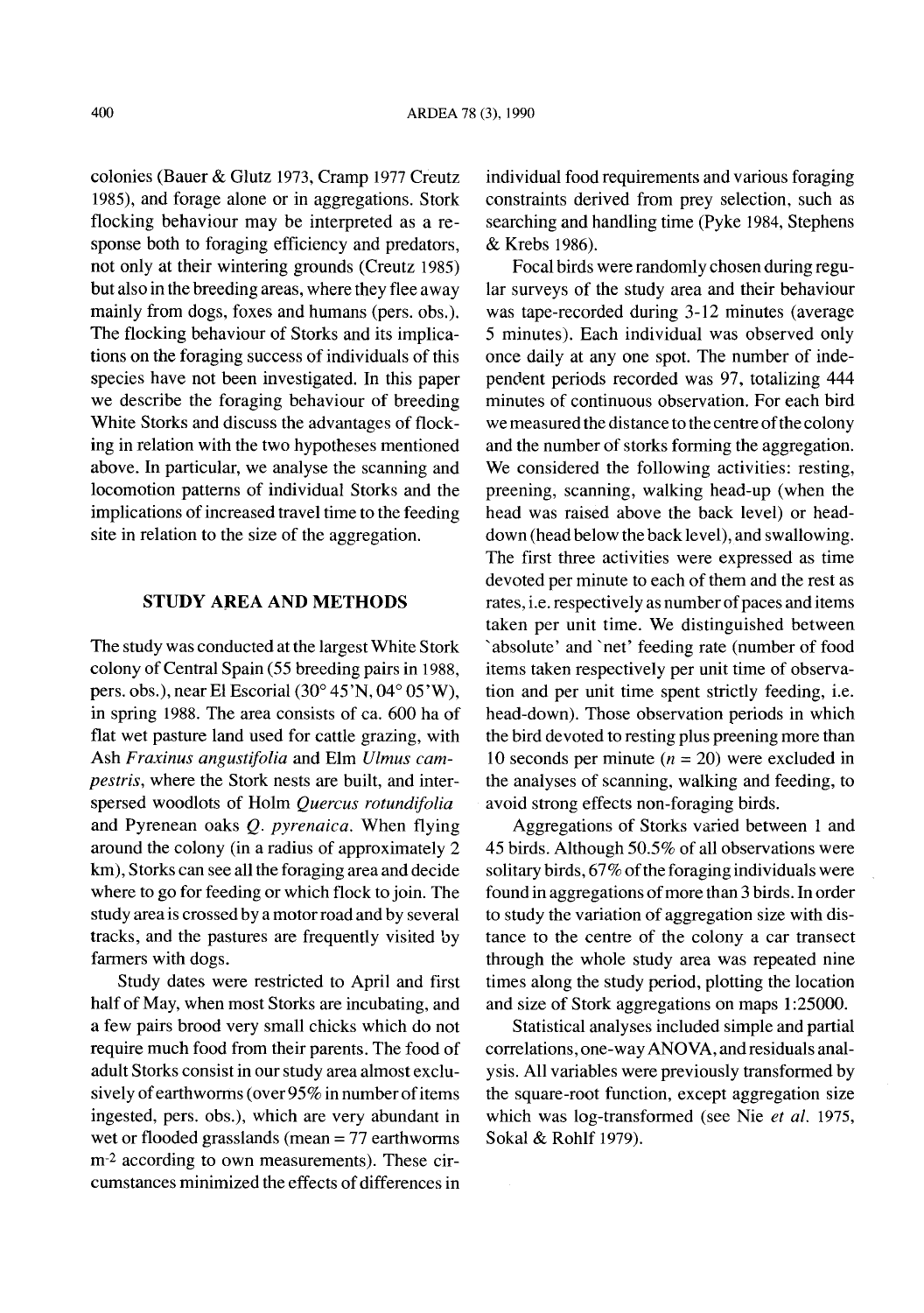## **RESULTS**

Storks showed a significant difference in the time spent preening and resting with increasing aggregation size (respectively  $r = 0.201$ ,  $P = 0.048$  and  $r = 0.227$ ,  $P = 0.025$ ,  $n = 97$ ). Outside the nest, birds spent most of the time feeding and scanning (Fig. 1).



Fig. 1. Percentage of time devoted to each of the four main activities in foraging White Storks during the breeding season. Sample sizes between brackets

Time spent vigilant by actively foraging individual Storks decreased significantly as aggregation size increased (Table I). This was mainly due to a shorter duration of each vigilance bout with increasing aggregation size (Fig. 2), since the frequency of scans did not change significantly between aggregation sizes.

The frequency of paces head-up decreased with increasing aggregation size, while the frequency

**Table 1.** Correlation between aggregation size and several parameters in foraging storks.

| activity parameter             |          |         | $\boldsymbol{n}$ | $\check{8}$ 4              |                                                                                                  |               |             |
|--------------------------------|----------|---------|------------------|----------------------------|--------------------------------------------------------------------------------------------------|---------------|-------------|
| vigilance time (sec/min)       | $-0.314$ | 0.006   | 74               | birds/fl<br>$\overline{3}$ |                                                                                                  |               |             |
| scanning rate (no./min)        | $-0.153$ | 0.194   | 74               | $2 -$                      |                                                                                                  |               |             |
| mean scan duration (sec)       | $-0.325$ | 0.009   | 64               | ٠<br>ě                     |                                                                                                  |               |             |
| paces head-up (no./min)        | $-0.435$ | 0.0001  | 74               |                            |                                                                                                  |               |             |
| paces head-down (no./min)      | $-0.052$ | 0.658   | 74               |                            |                                                                                                  |               |             |
| pecking rate (no./min)         | 0.347    | 0.002   | 74               |                            | $0 - 250$ m                                                                                      | $251 - 750$ m | $751 - 1$   |
| absolute intake rate (no./min) | 0.470    | 0.00002 | 74               |                            |                                                                                                  |               |             |
| net intake rate (no./min)      | 0.297    | 0.015   | 67               |                            | DISTANCE TO                                                                                      |               | C O L O N Y |
| pecking success $(\%)$         | 0.255    | 0.038   | 67               | <b>Fig. 3.</b>             | Variation of aggregation size with distar<br>the colony. Vertical hars represent standard errors |               |             |



Fig. 2. Relationship between Stork aggregation size and mean scan duration.

of paces head-down did not change significantly (Table 1).

Pecking and absolute food intake rate (the number of earthworms eaten per minute of observation) increased with increasing aggregation size (Table 1). Also, the net intake rate (the number of earthworms eaten per minute spent feeding) and the pecking success (number of earthworms eaten divided by the number of pecks) increased with aggregation size (Table 1).

Aggregation size increased with increasing distance to the colony  $(F_{2,91} = 3.55, P = 0.033;$  Fig. 3). However, net feeding rate and pecking success did not change significantly with distance to the colony (ANOVA with the residuals of regression models



Fig. 3. Variation of aggregation size with distance to the colony. Vertical bars represent standard errors.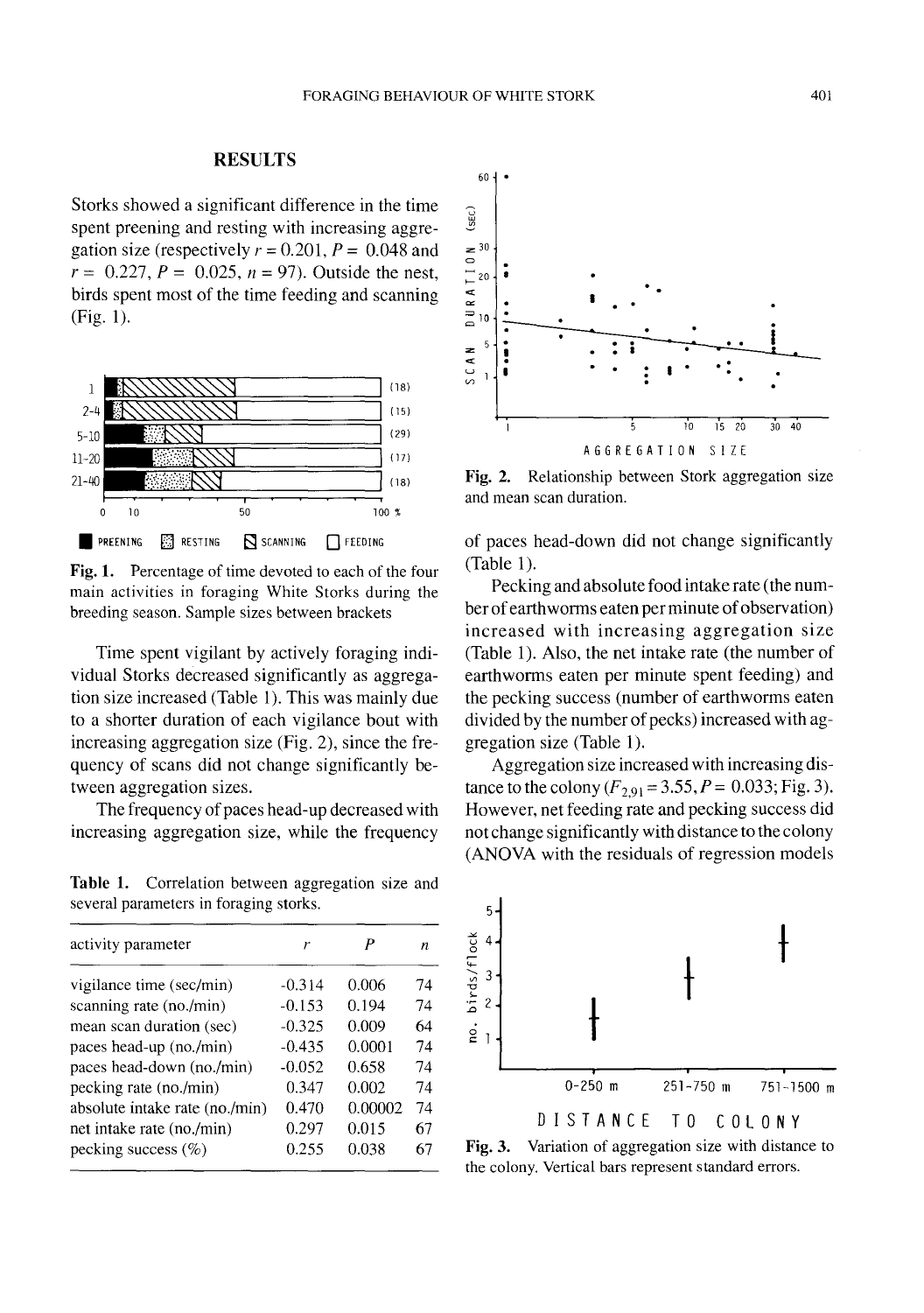of both variables on aggregation size; net feeding rate:  $F_{2,64} = 1.40, P = 0.26$ ; pecking success:  $F_{2,64}$  $=0.57, P = 0.57$ .

## **DISCUSSION**

Ourresults show that aggregation enables foraging Storks to maximize food intake through a minimization of the time spent vigilant. This is surely of considerable adaptive value, given the low energetic content of earthworms (Cummins & Wuycheck 1971), their main prey in our study area. Moreover, minimization of the time necessary to obtain the daily food ration is surely advantageous for Storks since they need to devote a long time (approximately 50% of daytime) to breeding duties. Higher food intake rates in larger flocks have also been demonstrated in other bird species (e.g. Abramson 1979, Barnard 1980, Barnard & Stephens 1981, 1983, Lendrem 1984, Sullivan 1984, Glück 1986, 1987a, Popp 1986). The only cost of aggregation while foraging is a very small loss in feeding time (0.2%) due to a very low hostile interaction rate, only in aggregations of more than 7 birds (7 times in a sample of 51 birds and 233 minutes). However this cost is negligible compared to the time gained through reduction in vigilance (12.7%).

From the two possible tactics to reduce vigilance time when in larger aggregations, (a) reduce scan frequency and (b) reduce scan duration (see McVean & Haddlesley 1980, Lendrem 1984), Storks reduce scan duration but do not change scan frequency. Storks in large aggregations probably need only to scan for a few seconds just to assess that other flock members are still there, and devote proportionately lesstime to true predator detection, while the importance of these functions of vigilance could be inverted in birds foraging alone or in small or loose flocks (see e.g. Studd *et ai. 1983).* We suggest that scanning rate might have been evolutionarily more fixed around certain critical levels necessary to warrant survival, mainly depending on predator approach time (cf. Pulliam 1973, Lendrem 1983, 1984, Hart & Lendrem 1984), or on the behaviour of other flock members (e.g. Studd *et*

*ai.* 1983). By lengthening the scan duration Storks achieve a higher level of vigilance with lower frequency of changes between vigilant and non-vigilant states, thus saving the time and energy necessary to rise and lower their heads (see Studd *et ai.* 1983) and not interrupting the search for hidden prey difficult to capture. Identical relationships between total vigilance time, mean scan duration and frequency of scans were found in House Sparrows *Passer domesticus* foraging in flocks (McVean & Haddlesley 1980, Studd *et ai. 1983).* These results are also in accordance with the increased duration of scans observed in captive Goldfinches *Cardueiis carduelis* just after appearance of a predator model, i.e. in situations of high predation risk (Glück 1987b).

Storks perform walking activity very differently when they are in small or large aggregations. In the former, birds walk more head-up due to their higher need to scan, loosing feeding time and spending extra energy on walking, whereas members of the later can concentrate their attention in looking for prey while walking head-down. The locomotion patterns of feeding birds are an interesting aspect of foraging behaviour which should receive more attention in the future.

As net intake rate does not change with distance travelled to the feeding site, we also interpret larger Stork aggregations at longer distances from the colony as a mechanism to compensate for the longer time needed to reach distant feeding areas. Joining a larger aggregation enables the individual to minimize vigilance time, with a consequent maximization of the absolute intake rate. This agrees with the idea of a higher foraging activity at longer distances from the central place (Orians & Pearson 1979, Lessels & Stephens 1983, see reviews in Barnard 1983, Stephens & Krebs 1986).

Resting and preening provide birds additional advantage for flocking since vigilance is shared among more individuals (see also Redpath 1988). However, the relative importance of this advantage is probably lower, since Storks devote most of their time outside the colony to foraging.

The results obtained demonstrate that Storks foraging in larger aggregations benefit from higher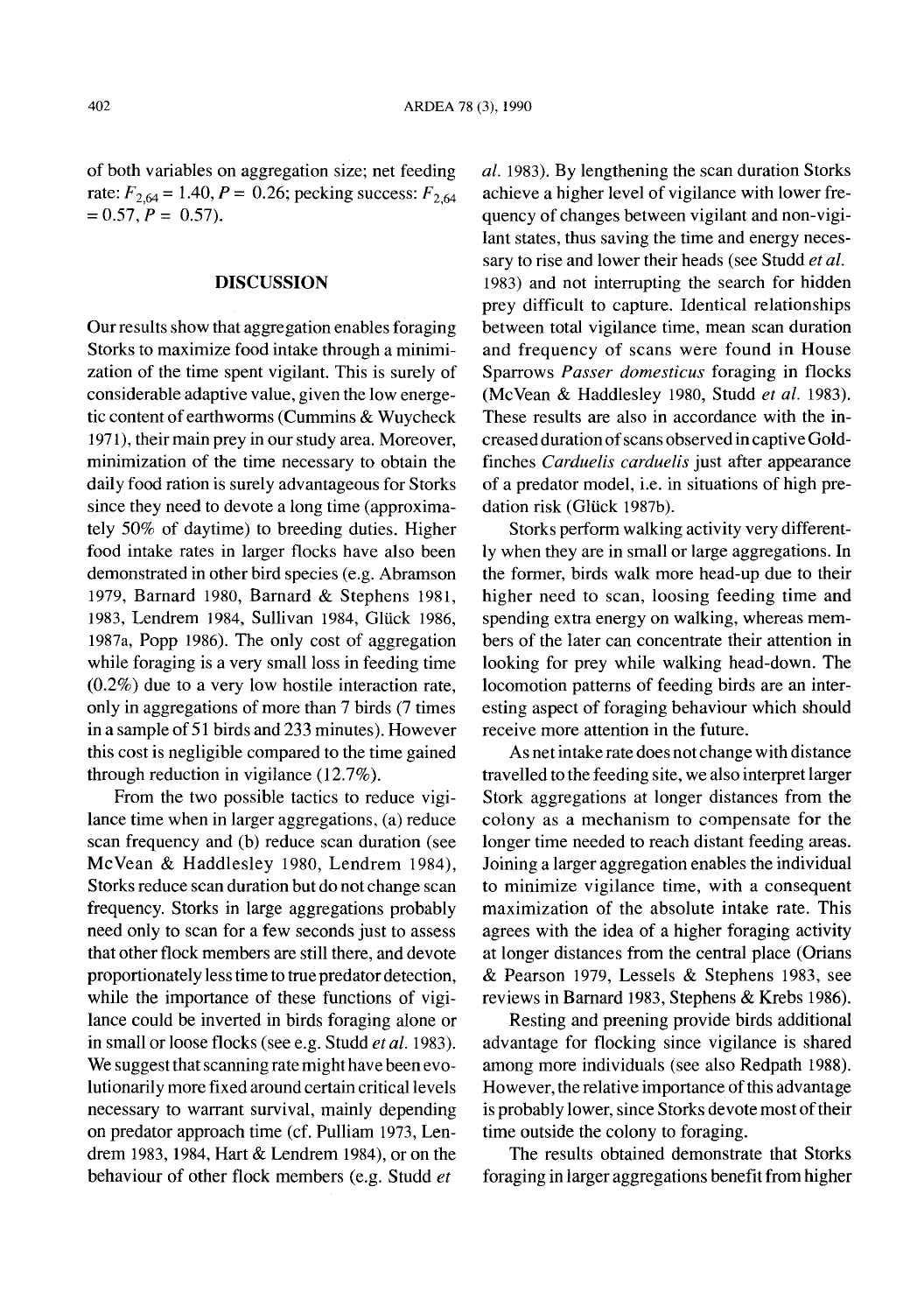absolute food intake rate due to decreased vigilance time. The alternative hypothesis of local enhancement in patches ofhigher food availability is also supported, given the correlation between the net intake rate and aggregation size. This has also been shown for many other bird species (e.g. Barnard 1980, Waite 1981, Goss-Custard 1984, Draulans 1987). We argue that the two hypotheses are nonexclusive, since partial correlations of net intake rate and total time head-up with aggregation size are both significant (respectively  $r = 0.292$ ,  $P =$ 0.014, and  $r = -0.394$ ,  $P = 0.001$ ;  $n = 67$ ).

We conclude that aggregation of foraging Storks is explained both as a response to predation pressure and as an adaptation to improving foraging efficiency through local enhancement.

### **ACKNOWLEDGEMENTS**

We are specially grateful to Mr. J.L. Aguirre and to the guards of the properties EI Dehes6n, Las Lagunas and Canalejas, in which the study was carried out. Suggestions of J. Moreno, J.P. Veiga, J. van Rhijn and an anonymous referee improved the manuscript. This study was financed by the Dir. Gral. de Investigación Científica y Técnica through Project No. PB0389.

#### **REFERENCES**

- Abramson, M. 1979. Vigilance as a factor influencing flock formation among Curlews *Numenius arquata.* Ibis 121 :213-216.
- Alonso, J.C., J.A. Alonso & J.P. Veiga 1987. Flocking in wintering Common Cranes *Crus grus:* influence of population size, food abundance and habitat patchiness. Ornis Scand. 18:53-60.
- Barnard, C.J. 1980. Flock feeding and time budgets in the House Sparrow *(Passer domesticus).* Anim. Behav. 28:295-309.
- Barnard, c.J. 1983. Animal Behaviour. Willey-Interscience, New York.
- Barnard, c.l. & H. Stephens 1981. Prey size selection by lapwings in lapwing/gull associations. Behaviour 77:1-22
- Barnard, c.J. & H. Stephens 1983. Costs and benefits of single and mixed species flocking in fieldfares *(Turdus pilaris)* and redwings (T. *iliacus).* Behaviour 84:91-123.
- Bauer, K.M. & U.N. Glutz 1973. Handbuch der Vögel Mitteleuropas. Akademische Verlagsgesellschaft, Frankfurt a.M.
- Bertram, B.C.R. 1978. Living in groups: predators and prey. In: J.R. Krebs & N.B. Davies (eds.). Behavioural Ecology: An Evolutionary Approach. Blackwell Scient. Pub!., Oxford.
- Cramp, S. (ed.) 1977. The birds of the western palearctic, Vo!. 1. Oxford University Press, Oxford.
- Creutz, G. 1985. Der WeiBstorch. Die Neue Brehm-Bücherei. A. Ziemsen Verlag, Wittenberg Lutherstadt.
- Cummings, K.W. & J.C. Wuycheck 1971. Caloric equivalents for investigations in ecological energetics. Internationale Vereinigung für Theoretische und Angewandte Limno10gie. Mitteilungen 18:1-158.
- Draulans, D. 1987. The effect of prey density on foraging behaviour and success of adult and first-year grey herons *(Ardea cinerea).* J. Anim. Eco!. 56:479-493.
- Glück, E. 1986. Flock size and habitat-dependent food and energy intake of foraging Goldfinches. Oecologia 71:149-155.
- Glück, E. 1987a. Benefits, costs and optimal flock size of social foraging and optimal flock size in Goldfinches *(Carduelis carduelis).* Ethology 74:65-79.
- Glück, E. 1987b. An experimantal study of feeding, vigilance and predator avoidance in a single bird. Oecologia 71:268-272.
- Goss-Custard, J.D. 1984. Intake rates and food supply in migrating and wintering shorebirds. In: J. Burger and L. Olla (eds.). Shorebirds: migration and foraging behaviour. Plenum Pub!. Corporation, New York.
- Hart, A. & D.W. Lendrem 1984. Vigilance and scanning patterns in birds. Anim. Behav. 32: 1216-1224.
- Krebs, J.R. & N.B. Davies 1987. An introduction to behavioural ecology. Blackwell Scient. Pub!., Oxford.
- Lendrem, D.W. 1983. Predation risk and vigilance in the blue tits *(Parus caeruleus).* Behav. Eco!. Sociobio!. 14:9-13.
- Lendrem, D.W. 1984. Flocking, feeding and predation risk: absolute and instantaneous feeding rates. Anim. Behav. 32:298-299.
- Lessels, C.M. & D.W. Stephens 1983. Central place foraging: single prey loaders again. Anim. Behav. 31 :238-243.